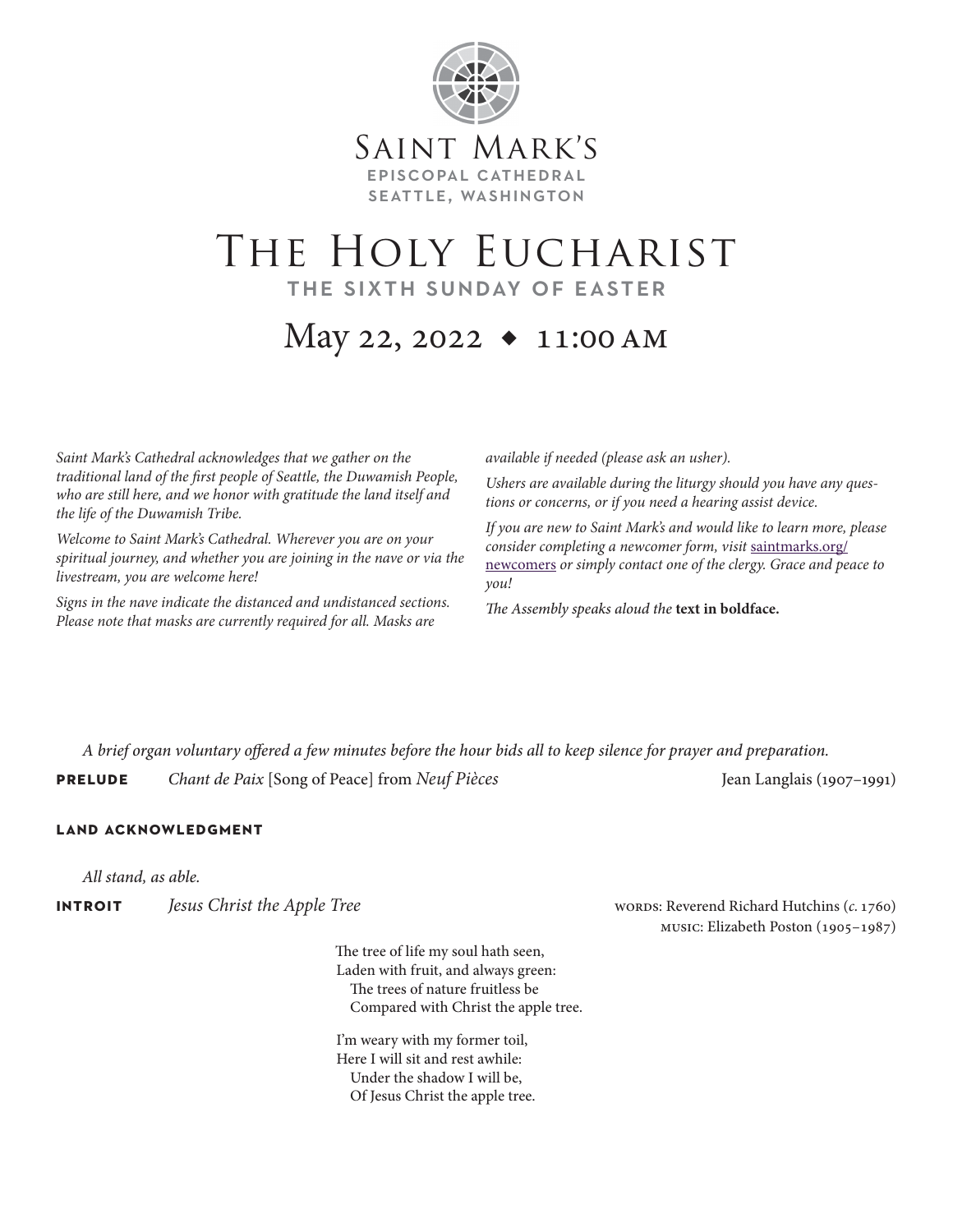## THE ENTRANCE RITE





Words: Isaac Watts (1674-1748); alt. John Wesley (1703-1791), alt.; para. of Psalm 146. Music: Old 113th, melody from Strassburger Kirchenant, 1525; harm. Vicar Earle Copes (b. 1921) Copyright ©1964, Abingdon Press. All rights reserved. Used with permission.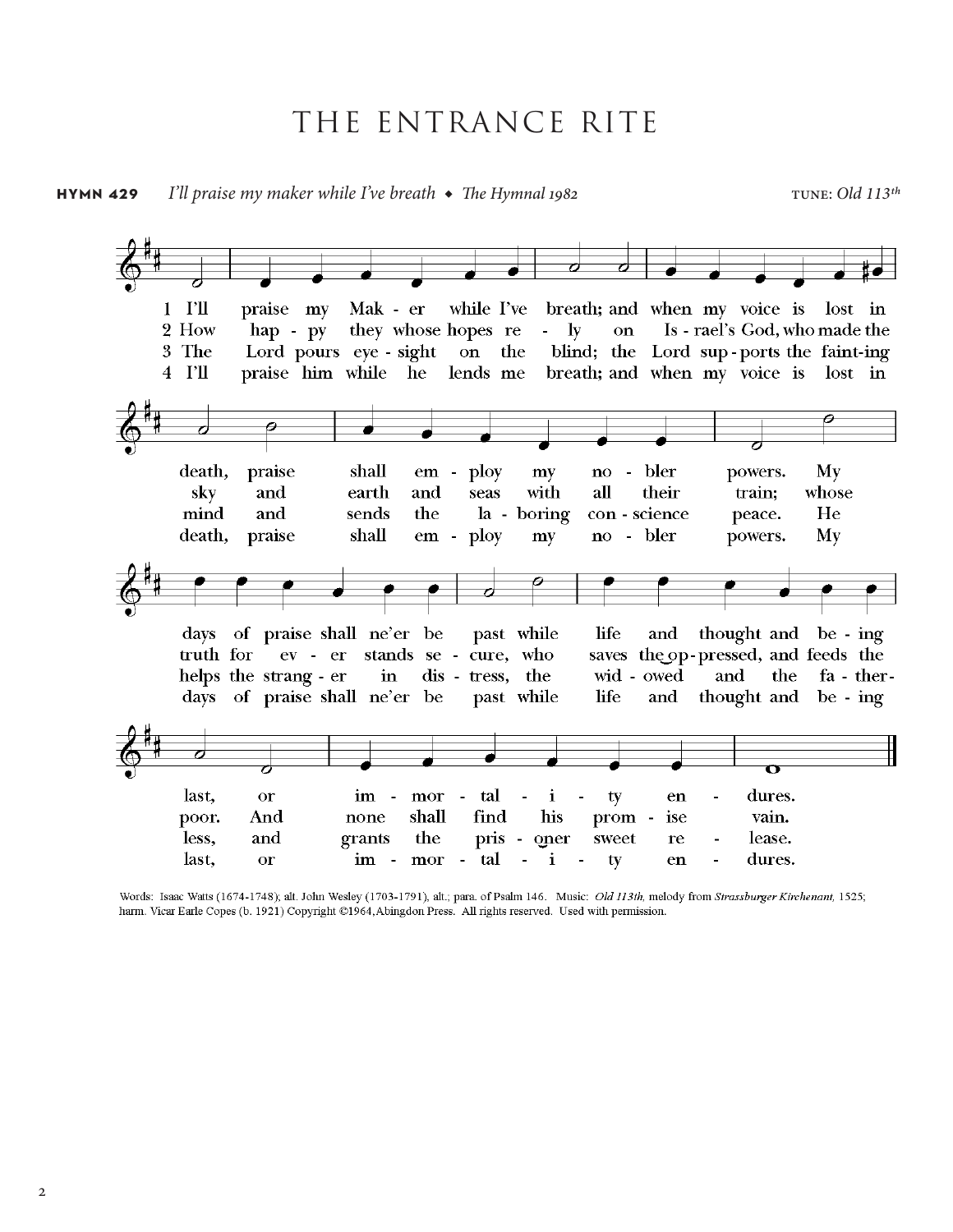Alleluia. Christ is risen. **The Lord is risen indeed. Alleluia.**

### **collect for purity**

ALMIGHTY GOD, to you all hearts are open, all desires known, and from you no secrets are hid: Cleanse<br>the thoughts of our hearts by the inspiration of your Holy Spirit, that we may perfectly love you, and worthily magnify your holy Name; through Christ our Lord. **Amen.**



### **collect of the day** *Sixth Sunday of Easter The Book of Common Prayer,* p. 225

The Lord be with you. **And also with you.** Let us pray.

GOD, you have prepared for those who love you such good things as surpass our understanding: Pour into our hearts such love towards you, that we, loving you in all things and above all things, may obtain your promises, which exceed all that we can desire; through Jesus Christ our Lord, who lives and reigns with you and the Holy Spirit, one God, for ever and ever. **Amen.**

*Please be seated for the readings.*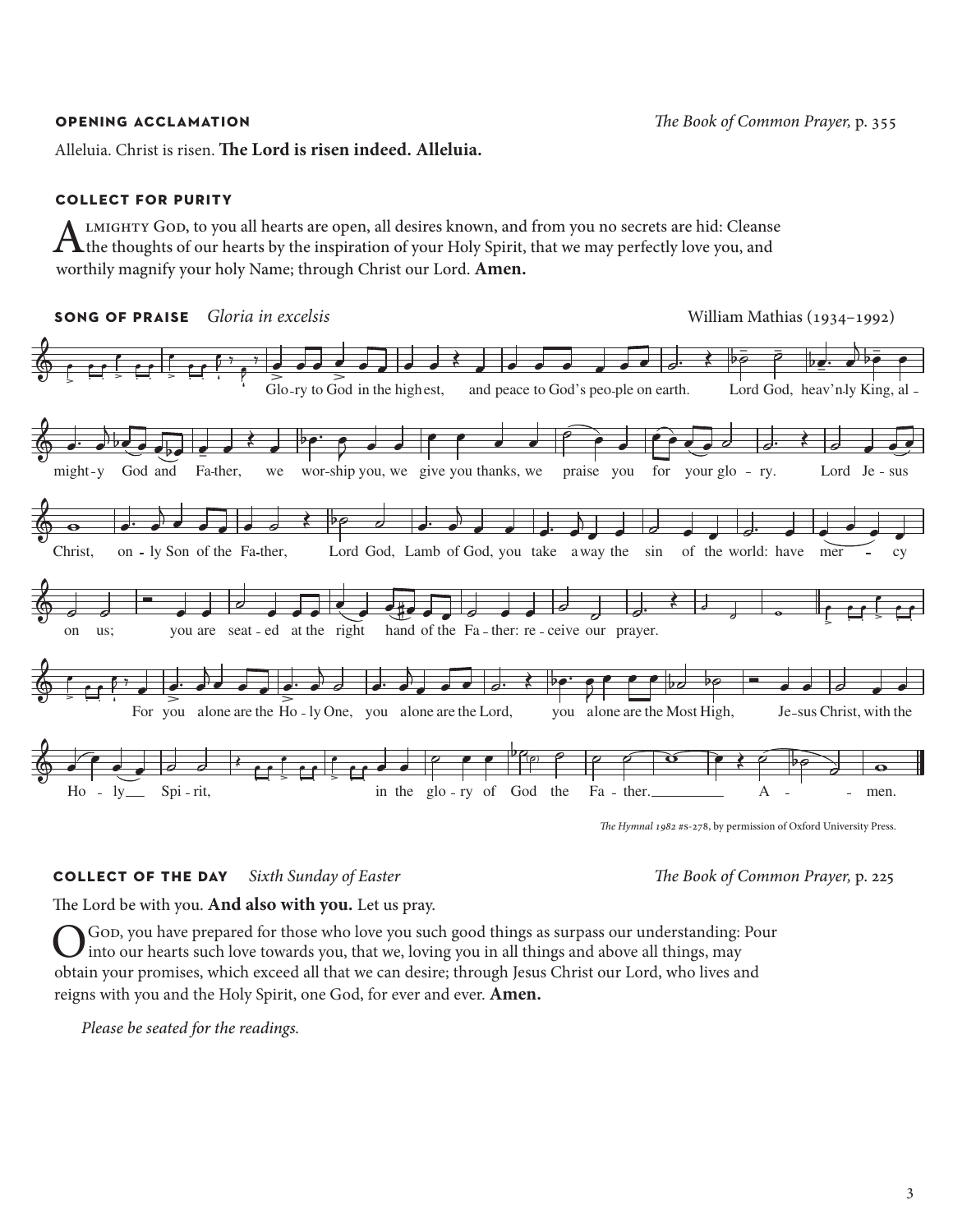## THE LITURGY OF THE WORD

### **reading** *Acts 16:9–15*

DURING the night Paul had a vision: there stood a man of Mace-<br>donia pleading with him and saying, "Come over to Macedonia and help us." When he had seen the vision, we immediately tried to cross over to Macedonia, being convinced that God had called us to proclaim the good news to them.

We set sail from Troas and took a straight course to Samothrace, the following day to Neapolis, and from there to Philippi, which is a leading city of the district of Macedonia and a Roman colony. We remained in this city for some days. On the sabbath day we went outside the gate by the river, where we supposed there was

a place of prayer; and we sat down and spoke to the women who had gathered there. A certain woman named Lydia, a worshiper of God, was listening to us; she was from the city of Thyatira and a dealer in purple cloth. The Lord opened her heart to listen eagerly to what was said by Paul. When she and her household were baptized, she urged us, saying, "If you have judged me to be faithful to the Lord, come and stay at my home." And she prevailed upon us.

Hear what the Spirit is saying to God's people.

**Thanks be to God.**

**PSALM** *Psalm 67 • Deus misereatur* **Anglican Chant (Bairstow) Anglican Chant (Bairstow)** 

*Sung by the choir.*

 $\mathbf{M}$ show us the light of his countenance and come to us.

- Let your ways be known upon earth, \* your saving health among all nations.
- Let the peoples praise you, O God; \* let all the peoples praise you.
- Let the nations be glad and sing for joy,  $^\star$  for you judge the peoples with equity and guide all the nations upon earth.
- Let the peoples praise you, O God; \* let all the peoples praise you.

The earth has brought forth her increase; \* may God, our own God, give us his blessing.

May God give us his blessing, \* and may all the ends of the earth stand in awe of him. ◆

#### **reading** *Revelation 21:10, 22–22:5*

IN THE SPIRIT the angel carried me away to a great, high mountain and showed me the holy city Jerusalem coming down out of tain and showed me the holy city Jerusalem coming down out of heaven from God.

I saw no temple in the city, for its temple is the Lord God the Almighty and the Lamb. And the city has no need of sun or moon to shine on it, for the glory of God is its light, and its lamp is the Lamb. The nations will walk by its light, and the kings of the earth will bring their glory into it. Its gates will never be shut by day and there will be no night there. People will bring into it the glory and the honor of the nations. But nothing unclean will enter it, nor anyone who practices abomination or falsehood, but only those who are written in the Lamb's book of life.

Then the angel showed me the river of the water of life, bright as crystal, flowing from the throne of God and of the Lamb through the middle of the street of the city. On either side of the river is the tree of life with its twelve kinds of fruit, producing its fruit each month; and the leaves of the tree are for the healing of the nations. Nothing accursed will be found there any more. But the throne of God and of the Lamb will be in it, and his servants will worship him; they will see his face, and his name will be on their foreheads. And there will be no more night; they need no light of lamp or sun, for the Lord God will be their light, and they will reign forever and ever.

Hear what the Spirit is saying to God's people. **Thanks be to God.**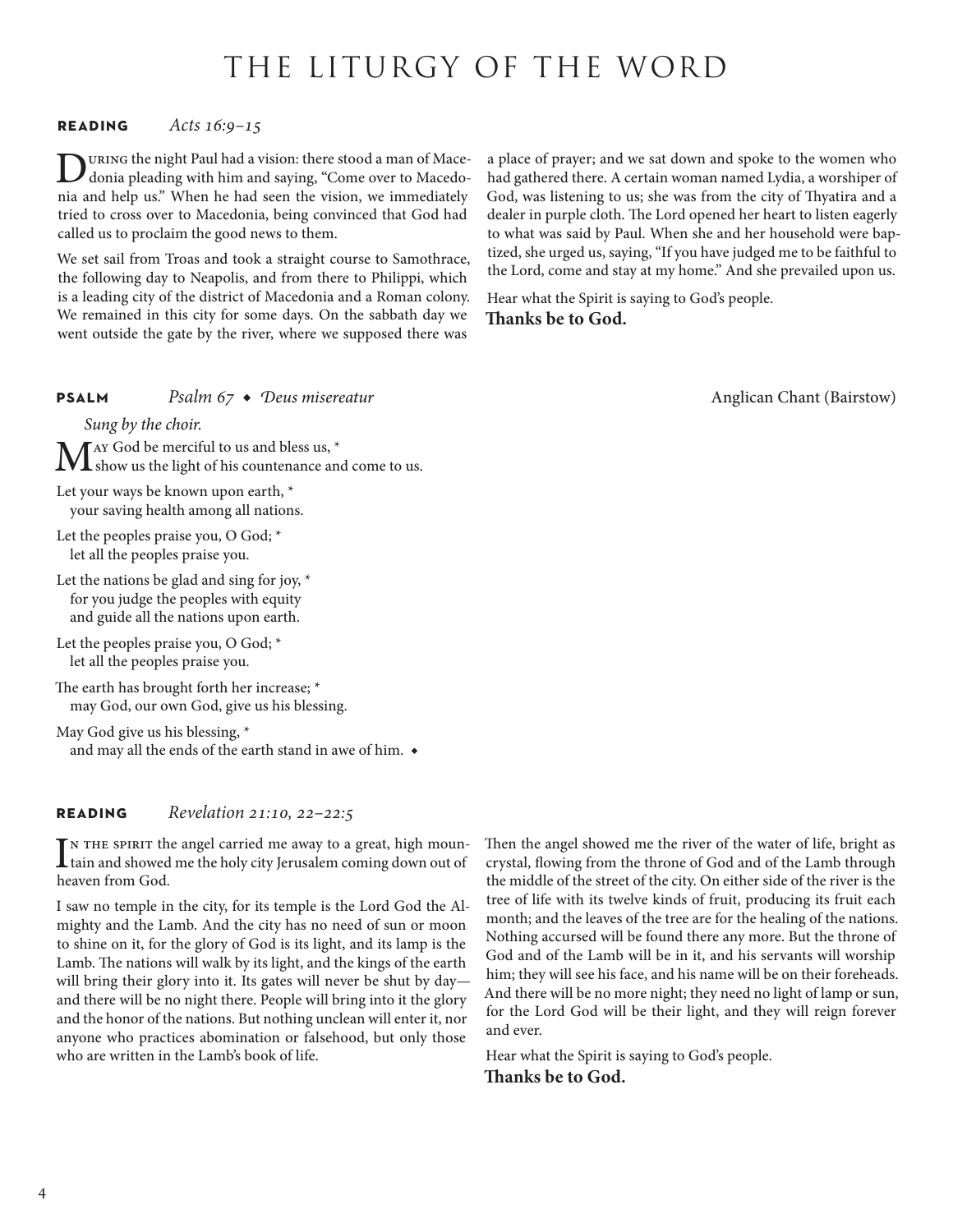

#### **the holy gospel** *John 5:1–9*

The Holy Gospel of our Lord Jesus Christ according to John. **Glory to you, Lord Christ.**

 $A$  FTER Jesus healed the son of the official in Capernaum, there was a festival of the Jews, and Jesus went up to Jerusalem.

Now in Jerusalem by the Sheep Gate there is a pool, called in Hebrew Beth-zatha, which has five porticoes. In these lay many invalids—blind, lame, and paralyzed. One man was there who had been ill for thirty-eight years. When Jesus saw him lying there and knew that he had been there a long time, he said to him, "Do you want to be made well?" The sick man answered him, "Sir, I have no one to put me into the pool when the water is stirred up; and while I am making my way, someone else steps down ahead of me." Jesus said to him, "Stand up, take your mat and walk." At once the man was made well, and he took up his mat and began to walk. Now that day was a sabbath.

The Gospel of the Lord. **Praise to you, Lord Christ.**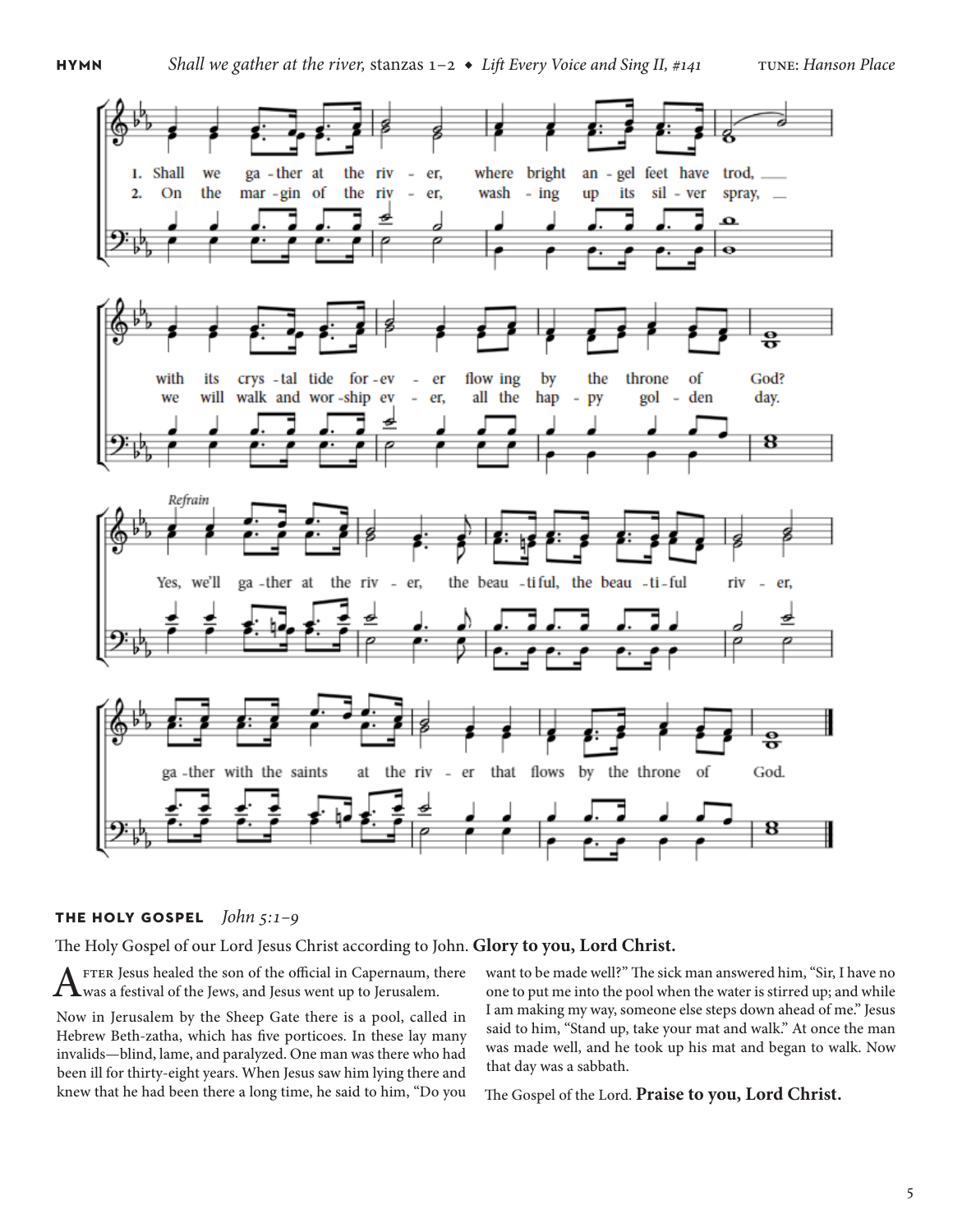*Following the homily, the assembly is invited into a period of silence, reflecting on the scriptures and sermon. Please stand, as able, when the Presider stands to introduce the Creed.*

- **We believe in one God, the Father, the Almighty, Maker of heaven and earth, of all that is, seen and unseen.**
- **We believe in one Lord, Jesus Christ, the only Son of God, eternally begotten of the Father, God from God, Light from Light, true God from true God, begotten, not made, of one Being with the Father. Through him all things were made. For us and for our salvation he came down from heaven: by the power of the Holy Spirit he became incarnate from the Virgin Mary; and was made man. For our sake he was crucified under Pontius Pilate; he suffered death and was buried. On the third day**

#### **the nicene creed** *The Book of Common Prayer,* p. 358

**he rose again in accordance with the scriptures; he ascended into heaven and is seated at the right hand of the Father. He will come again in glory to judge the living and the dead, and his kingdom will have no end.**

**We believe in the Holy Spirit, the Lord, the giver of life, who proceeds from the Father and the Son. With the Father and the Son he is worshiped and glorified. He has spoken through the Prophets. We believe in one holy catholic and apostolic Church. We acknowledge one baptism for the forgiveness of sins. We look for the resurrection of the dead, and the life of the world to come. Amen.**

#### **prayers of the people**

*After each petition:*

Risen Lord, **hear our prayer.**

*The Presider concludes the prayers with a collect; all respond:* **Amen.**

### **the peace**

The peace of the Lord be always with you. **And also with you.**

*All exchange a sign of peace, respecting others' desires for distance to be maintained.* 

# THE LITURGY OF THE TABLE

#### **offertory**

*An offering of money is received. Everyone participating in Saint Mark's Cathedral's worship at this time in any way is invited to make an offering as an expression of gratitude for God's generosity. Together, our gifts make possible this community of welcome, reconciliation and service. All worshipping in person are invited to place their offering in baskets as they are passed through through the rows.* 

Links to donate to Saint Mark's online are located on the livestream page. Visit [saintmarks.org/give,](http://saintmarks.org/give) *or use the Venmo mobile app (@SaintMarksCathedralSeattle, or scan the code at right), or visit this link on your mobile device:* <https://venmo.com/saintmarkscathedralseattle>*. If Venmo asks you for a four-digit code, enter 2076.*



*You may also mail your gift to the cathedral:* 1245 10th Ave. E, Seattle,WA 98102.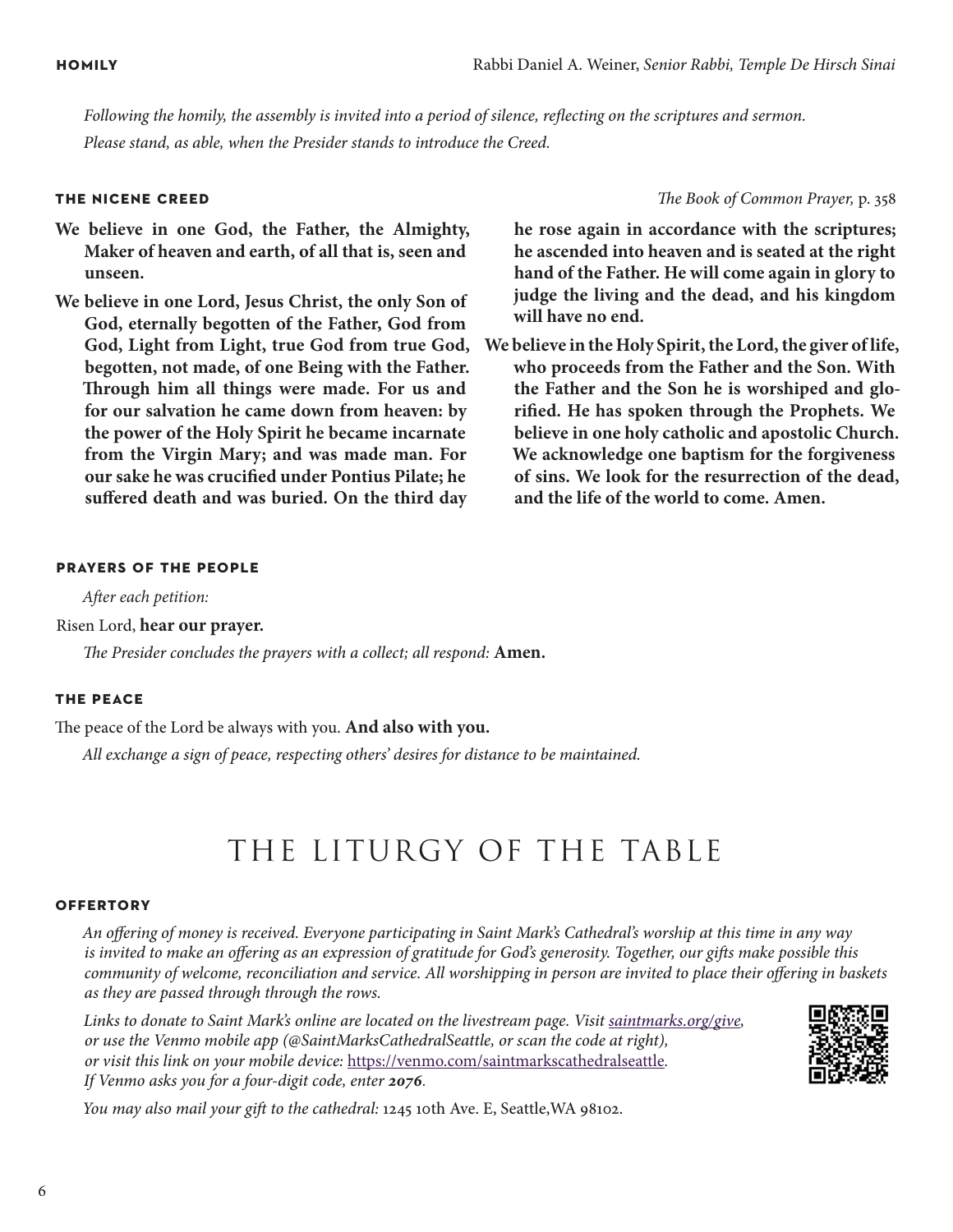*There is a Balm in Gilead, to make the wounded whole, There is a Balm in Gilead, to heal the sin-sick soul.*

 $\overline{a}$ Some times I feel discouraged, And think my work's in vain, But then the Holy Spirit revives my soul again. *Refrain*

If you cannot sing like angels, If you cannot preach like Paul, You can tell the love of Jesus, And say "He died for all." *Refrain*

.<br>All stand, as able.



them to the Let  $\frac{1}{2}$  and  $\frac{1}{2}$  and  $\frac{1}{2}$ to give god thanks and praise.  $\mathcal{L}$  as  $\mathcal{L}$  is the mass It is right to give God thanks and praise. is right Let us give thanks to the Lord our God. It

It is truly right to glorify you, Father, and to give you thanks;<br>for you alone are God, living and true, dwelling in light inac-It is truly right to glorify you, Father, and to give you thanks;<br>for you alone are God, living and true, dwelling in light inac-<br>assible from hefore time and for succ cessible from before time and for ever. is right us give thanks Let Lord God. our to It the …now

Fountain of life and source of all goodness, you made all things and fill them with your blessing; you created them to things and in them with your blessing;<br>rejoice in the splendor of your radiance.

Countless throngs of angels stand before you to serve you ks; Countless throngs of angels stand before you to serve you<br>ac- night and day; and, beholding the glory of your presence,<br>they offer you unecessing major. Joining with them, and give they offer you unceasing praise. Joining with them, and giving voice to every creature under heaven, we acclaim you, and glorify your Name, as we sing,



*The Hymnal 1982* #s-128 © Oxford University Press.

We acclaim you, holy Lord, glorious in power. Your mighty works reveal your wisdom and love. You formed us in your own image, giving the whole world into our care, so that, in obedience to you, our Creator, we might rule and serve all your creatures. When our disobedience took us far from you, you did not abandon us to the power of death. In your mercy you came to our help, so that in seeking you we might find you. Again and again you called us into covenant with you, and through the prophets you taught us to hope for salvation.

Father, you loved the world so much that in the fullness of

time you sent your only Son to be our Savior. Incarnate by the Holy Spirit, born of the Virgin Mary, he lived as one of us, yet without sin. To the poor he proclaimed the good news of salvation; to prisoners, freedom; to the sorrowful, joy. To fulfill your purpose he gave himself up to death; and, rising from the grave, destroyed death, and made the whole creation new.

And, that we might live no longer for ourselves, but for him who died and rose for us, he sent the Holy Spirit, his own first gift for those who believe, to complete his work in the world, and to bring to fulfillment the sanctification of all.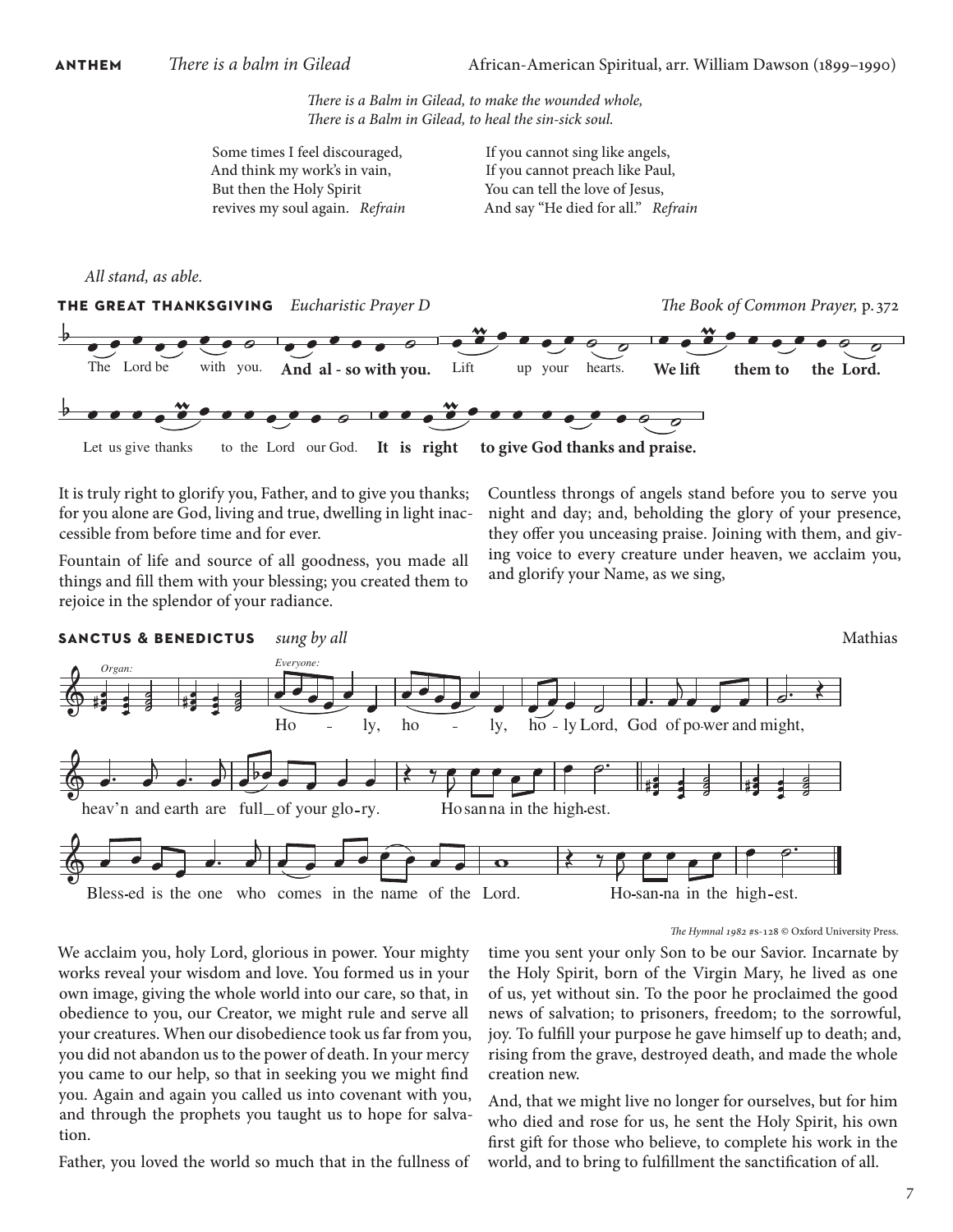When the hour had come for him to be glorified by you, his heavenly Father, having loved his own who were in the world, he loved them to the end; at supper with them he took bread, and when he had given thanks to you, he broke it, and gave it to his disciples, and said, "Take, eat: This is my Body, which is given for you. Do this for the remembrance of me."

After supper he took the cup of wine; and when he had given thanks, he gave it to them, and said, "Drink this, all of you: This is my Blood of the new Covenant, which is shed for you and for many for the forgiveness of sins. Whenever you drink it, do this for the remembrance of me."

Father, we now celebrate this memorial of our redemption. Recalling Christ's death and his descent among the dead, proclaiming his resurrection and ascension to your right hand, awaiting his coming in glory; and offering to you, from the gifts you have given us, this bread and this cup, we praise you and we bless you.

### **We praise you, we bless you, we give thanks to you, and we pray to you, Lord our God.**

Lord, we pray that in your goodness and mercy your Holy Spirit may descend upon us, and upon these gifts, sanctifying them and showing them to be holy gifts for your holy

people, the bread of life and the cup of salvation, the Body and Blood of your Son Jesus Christ.

Grant that all who share this bread and cup may become one body and one spirit, a living sacrifice in Christ, to the praise oody and one s<br>of your Name.  $\mathfrak{k}$ 

Remember, Lord, your one holy catholic and apostolic Church, redeemed by the blood of your Christ. Reveal its unity, guard its faith, and preserve it in peace.<br>And grant that we may find our inheritance wi

unity, guard its taith, and preserve it in peace.<br>And grant that we may find our inheritance with the Blessed Virgin Mary, with patriarchs, prophets, apostles, and martyrs, with Mark and all the saints who have found favor with you in ages past. We praise you in union with them and give<br>you glory through your Son Jesus Christ our Lord. you in ages past. We praise you in union with them and give<br>you glory through your Son Jesus Christ our Lord. ve vertiliser

Through Christ, and with Christ, and in Christ, all honor and glory are yours, Almighty God and Father, in the unity of the Holy Spirit, for ever and ever.





*The Hymnal 1982* #s-148, adapt. Mason Martens (b. 1933) © 1971 by Mason Martens; choir harmonization by Mark Howe (1991).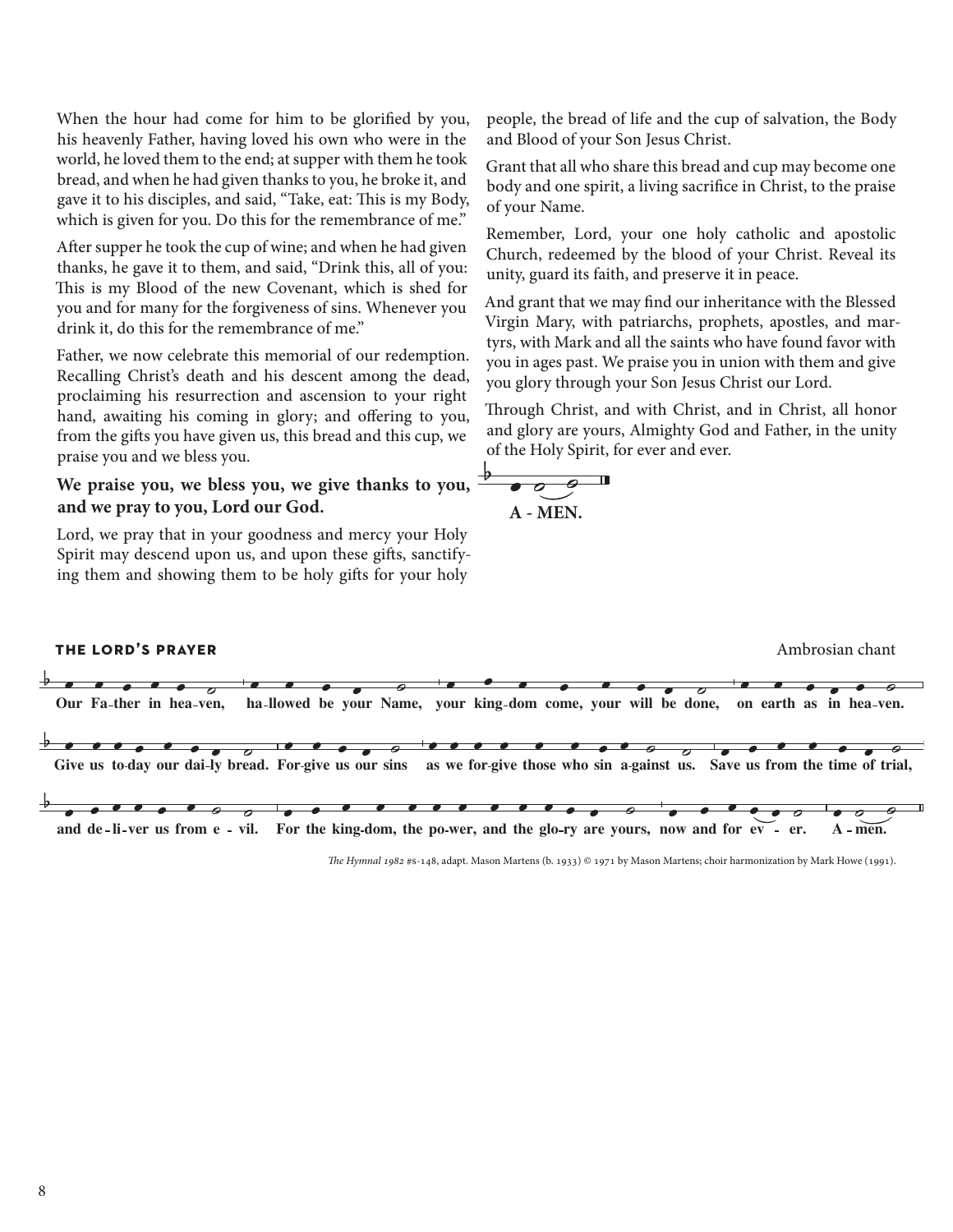*In silence, the Presider breaks the consecrated bread.*

### **the breaking of the bread** *This is the feast of victory for our God* Peter R. Hallock (1924–2014)

*All sing the antiphon. The choir sings the verses, all repeating the antiphon as indicated.*



*The Hymnal 1982* #418, WORDS: after Revelation 5:12-13, ©1978 Augsburg Fortress; MUSIC: ©1984 Peter Hallock.

*Verse:* Worthy is Christ, the Lamb who was slain, whose blood set us free to be people of God. **ANTIPHON**

*Verse:* Power, riches, wisdom, and strength, and honor, blessing, and glory are his. **ANTIPHON**

#### **invitation to communion**

The Gifts of God for the People of God.

*All may be seated for the time of Communion. All seeking God are welcome at Christ's Table.* 

*Please follow the directions of the Liturgical Ministers. Bread and wine are distributed at standing stations at the head of three aisles. The bread will placed into your outstretched palm taking care not to touch your hand. If you prefer a gluten-free wafer, simply ask for one at the time of Communion. If you wish to receive a blessing instead, please cross your arms in front of your chest.*

*Intinction (dipping the bread in the wine) is not available at this time. If you do not wish to drink from the common cup, please cross your arms in front of your chest as you pass by the chalice. The full grace of the sacrament is received with only the bread.*

**voluntary** *Organ improvsation*

*Those worshiping at home are invited to pray:*

**prayer at the time of communion** from *Saint Augustine's Prayer Book* (Forward Movement, 2014)

O Christ, I believe that you are truly present in the Holy Sacrament, and, since I cannot at this time receive communion, I pray you to come into my heart. I unite myself with you and embrace you with all my heart, my soul, and my mind. Let nothing separate me from you; let me serve you in this life until, by your grace, I come to your glorious kingdom and unending peace. Amen.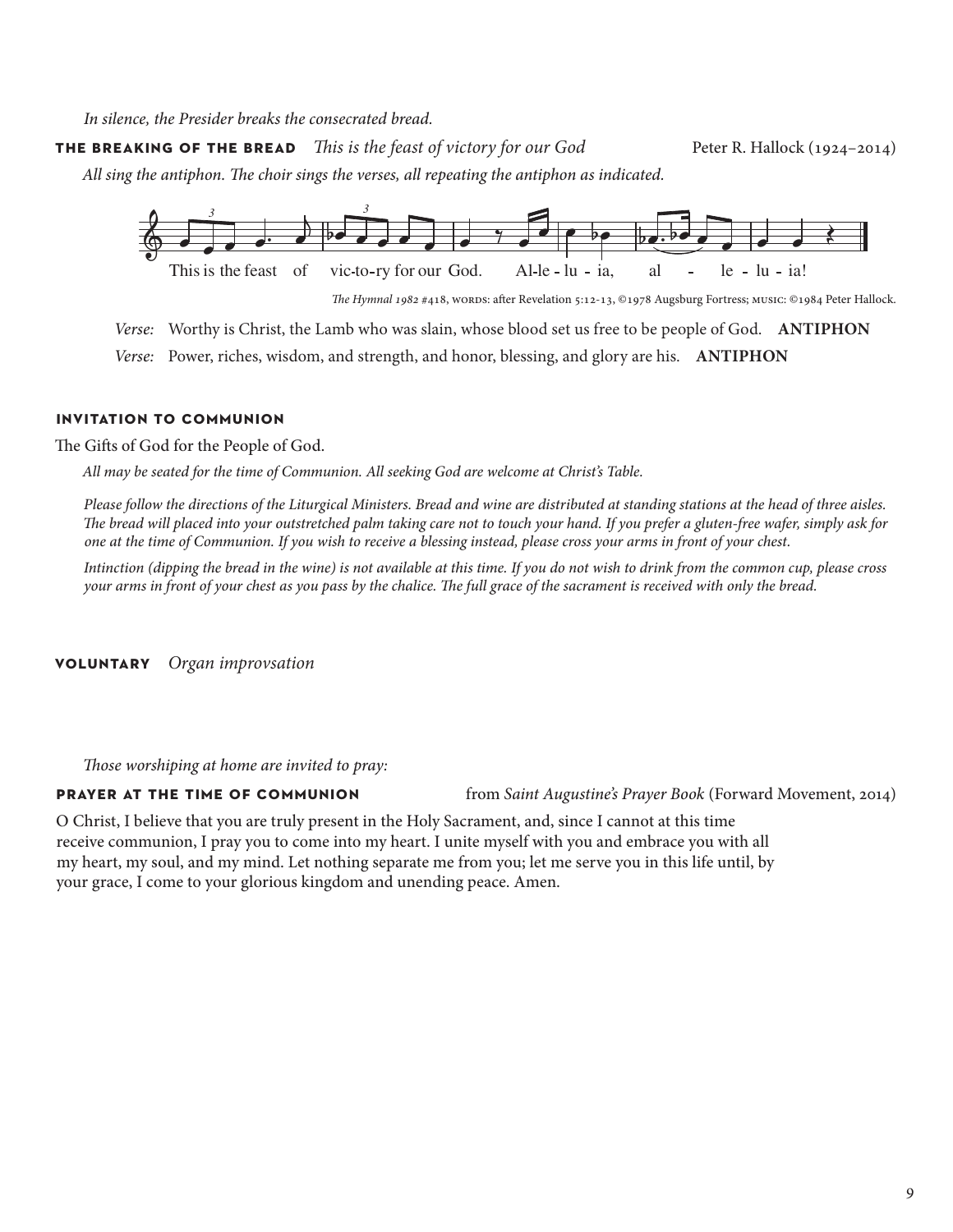

*The assembly is invited to remain seated for a period of silence, contemplating the gifts of God given and received. Please stand, as able, when the Presider stands and returns to the Altar.*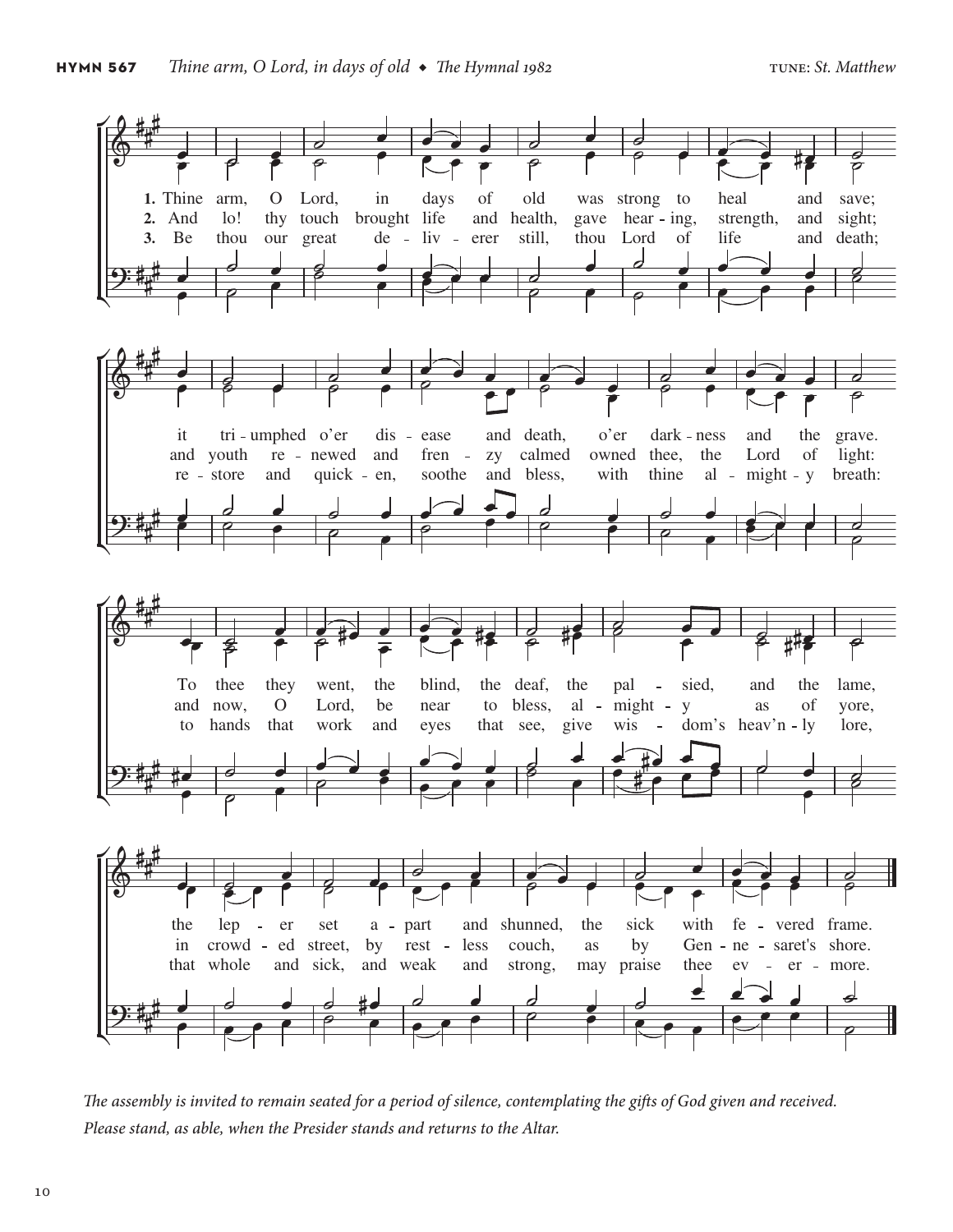#### **sending of eucharistic visitors**

*On some Sundays, ministers take Holy Communion to sick or housebound members of the community.* 

One body are we. **For though many, we share one bread and one cup.** Go in peace, bearing holy gifts for holy people.

**postcommunion prayer** *The Book of Common Prayer,* p. 365

Eternal God, heavenly Father, **you have graciously accepted us as living members of your Son our Savior Jesus Christ, and you have fed us with spiritual food in the Sacrament of his Body and Blood. Send us now into the world in peace, and grant us strength and courage to love and serve you with gladness and singleness of heart; through Christ our Lord. Amen.**

**blessing** *The Presider asks God's blessing on the Assembly. All respond:* **Amen.**

### **hymn 204** Now the green blade riseth ◆ The Hymnal 1982 tune: Noël nouvelet



**dismissal** *The Deacon dismisses the Assembly. The Assembly responds:* **Thanks be to God. Alleluia, alleluia.**

**voluntary** Fugue and Toccata on *Noël nouvelet* Marcel Dupré (1886–1971) (Tune of Hymn #204, "Now the green blade riseth")

11